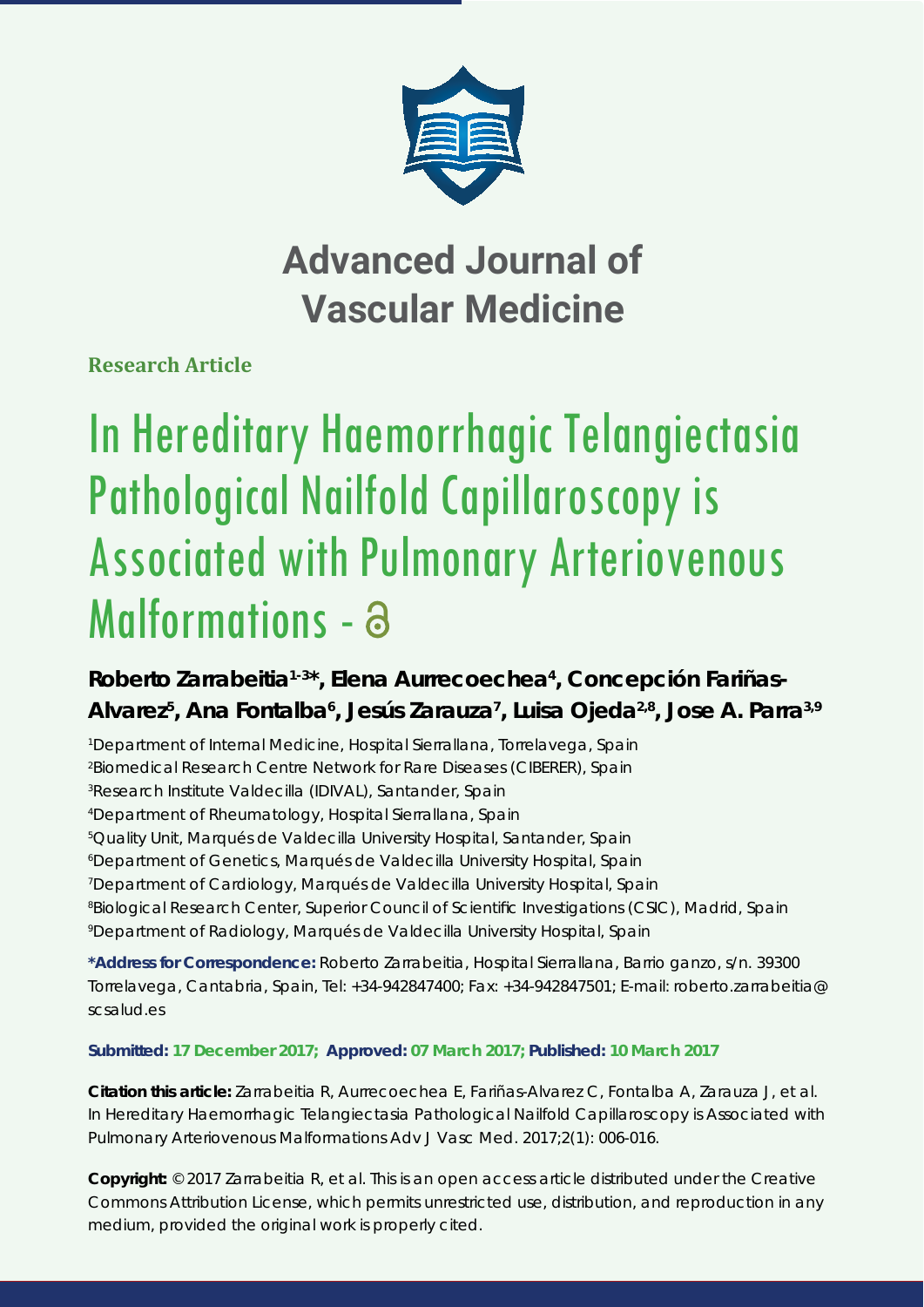## **SeiRes** ture

#### **ABSTRACT**

**Introduction and Aim:** Nailfold capillaroscopy is used to assess vascularization in pathologies involving distal blood vessels. This study aims at describing nailfold capillaroscopy findings in a large cohort of Spanish Hereditary Hemorrhagic Telangiectasia (HHT) (Rendu Osler Weber) patients to correlate these findings with the presence of organ involvement.

**Materials and Methods:** During the period January 1, 2002 December 31, 2013 nailfold capillaroscopy with a digital microscope (100x) was performed on 195 HHT patients. Internal organ involvement was confi rmed using Computed Tomography (CT) and altered Contrast Echocardiography (CEC) for Pulmonary Arteriovenous Malformations (MAVp), cranial magnetic resonance angiography for brain arteriovenous malformations, abdominal CT angiography for liver involvement and upper and lower endoscopy including video capsule endoscopy for gastrointestinal involvement.

Results: 107 women and 88 men were studied. Pathological findings were observed in 53.8% of patients. In HHT1 and older (> 50 years) this percentage reached 81.3% and 64.3% respectively; there were no significant differences considering gender. The most frequent observed pattern was the presence of mega capillaries (80%). The association between internal organ involvement and pathological capillaroscopy result was significant only in Pulmonary Arteriovenous Malformations (MAVp). The sensitivity of pathological capillaroscopy to detect MAVp was 85.4%.

Conclusions: Pathological capillaroscopy findings (especially mega-capillaries) are common especially in HHT1 patients and in elderly HHT patients. The association between pulmonary vascular malformations and pathological capillaroscopy result is highly significant. This observation could help to intensify lung screening and endovascular treatment in HHT patients.

**Keywords:** Hereditary hemorrhagic telangiectasia; Nailfold capillaroscopy; Arteriovenous malformations; Liver transplantation; Vascular malformations

#### **INTRODUCTION**

Hereditary Hemorrhagic Telangiectasia (HHT) better known as Rendu Osler Weber disease is an autosomal dominant genetic disease that is characterized by the development of abnormal small (telangiectasias) or large (arteriovenous malformations) vascularisation. These vascular abnormalities which may develop in any organ are responsible for the important morbidity and mortality of HHT. Penetrance of symptoms is variable, but generally increases with age, reaching  $90\%$  at the age of 45 [1]. The symptoms usually appear gradually and are influenced by factors such as age, sex, and genotype. Epistaxis, the most common clinical manifestation (up to 96% of patients) is usually the first symptom [2]. HHT is considered a rare disease since its average prevalence is estimated around 1 : 5000 - 1 : 8000 [3]. Thus it is still an under-diagnosed pathology [4], with significant morbidity and mortality [5] and with no definitive treatment except liver transplantation and interventional radiology procedures that could be considered curative in certain cases of liver and pulmonary vascular malformations.

The diagnosis is based on the Curaçao criteria: epistaxis, telangiectasia, dominant familial aggregation and involvement of internal organs. Presence of three or four of these criteria confirm the diagnosis of HHT [6,7]. Confirmation can nowadays be achieved by identifying the causative mutation through a molecular study. Three genes involved in the development of this disease have been identified so far. In HHT type 1 (first described) gene is the *ENG* one, located on chromosome 9 (9q33 - q34) that encodes for the protein endoglin [8-10]. HHT type 2 is caused by the mutation in the *ACVRL1* gene, which encodes for the protein *ALK1* (activin receptor-like kinase 1). This gene is located in the region  $12q11 - q14$ of chromosome 12 [11,12]. Regarding phenotype, HHT 1 patients show a higher prevalence of pulmonary and brain lesions while liver and gastrointestinal involvement are more frequent in HHT 2 [13]. Less than 2% of patients present a combined syndrome of HHT and Hereditary Juvenile Polyposis (JPHT) with phenotypical traits of HHT and a higher risk of malignant tumors in the gastrointestinal tract at an early age [15]. These cases are due to a third gene mutation, *MADH4*, located on chromosome 18 that encodes for Smad4 [14].

Recently, a new Syndrome: Capillary Malformations - Arteriovenous Malformations (SMCMA) has been described. This syndrome has a phenotype similar to HHT and it is caused by mutations in the gene that encodes for BMP9 (bone morphogenetic protein 9) [16]. All these proteins are involved in the cascade of extracellularintracellular signaling of the TGF- $\beta$ . This pathway is made up of more than 40 cytokines and it includes the three is of orms of TGF-β: TGF- $\beta$ 1, TGF- $\beta$ 2 and TGF- $\beta$ 3, five activins, 16 morphogenetic bone proteins, the anti-Müllerian hormone, and osteogenic, nodal and myostatin proteins [17-20]. All of them are involved in multiple biological processes such as the regulation of cell proliferation, differentiation, migration, and extracellular matrix formation, as well as the maintenance and repair of tissue homeostasis in adults. The cause of the pathogenicity of HHT in most cases is haploinsufficiency, with a deficit in the production of either endoglin, *ALK1* or Smad 4 which are needed in minimal amounts by endothelial cells to operate properly.

#### **Histologically, there are two types of vascular lesions in the disease**

**Telangiectasias:** Small venular or arteriolar capillary vasodilations. These disappear with the diascopy and are located primarily in the skin and mucosal surface. In these lesions, a progressive arteriolization of circulation occurs which causes the venous-arterial capillary exchange area to disappear [21].

Arteriovenous Malformations (AVMs): These are abnormal direct communications between arteries and veins. A direct high flow communication can occur between the two vessels. A short circuit mediated by a nidus or a conglomeration of small intermediate vessels is also possible. The most affected organs are usually the lungs, liver, central nervous system, pancreas, and the gastrointestinal tract.

The capillaroscopy is a non invasive technique that, through a microscopic study of the nailfold capillaries, can be used to assess the state of the distal vascularization in certain systemic autoimmune diseases that also affect blood vessels [22] such as Systemic Sclerosis (SSc) [23], dermatomyositis, Mixed Connective Tissue Disease (MCTD) and lupus, and syndromes as Raynoud among others. There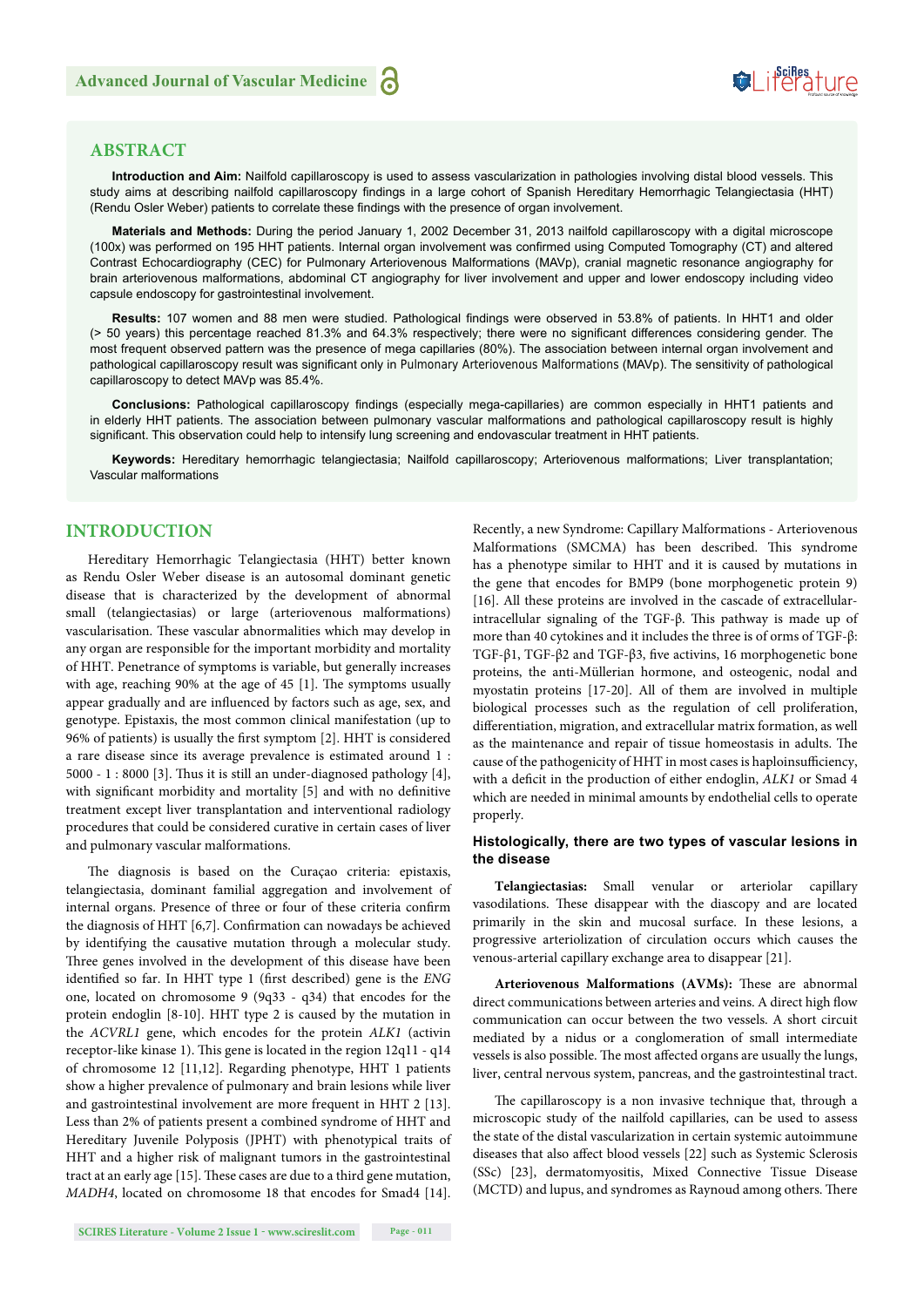#### **Advanced Journal of Vascular Medicine**

can be different patterns of capillary involvement depending on the case: an evolutive sclerodermiform pattern with enlarged capillaries and areas of microhaemorrhages and loss of capilarries in up to 80% patients with SSc [24]; up to 50% of patients with MCTD show an sclerodermiform pattern related with a more severe evolution than those with a tortuous pattern (15-20% of cases) [25]; tortuous pattern with subpapillary venous prominence and moderate capillary enlargement in patients with lupus (more frequent if associated with Raynaud syndrome or presence of anticardiolipin antibodies), and loss of capillaries, microhaemorrhages and megacapillaries in Raynaud's phenomenon [26]. The TGF- $\beta$  family of proteins is implicated in developing pathologies of the connective tissue as it regulates the genesis of the extracellular matrix in addition to angiogenesis. Excess of TGF-1 may contribute to the development of the disease. Drugs are being developed trying to reduce TGF-1 expression [27]. As in SSc, HHT is characterized by the presence of mucocutaneous telangiectasias and activation of the TGF-β signaling cascade in its pathogenesis. Therefore, in 2000, studies were carried out about the use of capillaroscopy in these patients [28]. As a result, megacapillary architectural disorders at the capillary level of the nail bed or in the back of the hands were observed in up to 83% of HHT patients [29,30]. These alterations may precede the onset of macroscopic mucocutaneous lesions and may help diagnosis at younger ages.

#### **PATIENTS AND METHODS**

#### **Patients**

This work represents a descriptive, cross-sectional, observational study and included non selected adult and pediatric patients with diagnosis of HHT, either clinically or genetically and both symptomatic and asymptomatic attended at the HHT Unit in Hospital Sierrallana (Torrelavega, Cantabria, Spain) from January 1st 2002 to December 31st 2013. In this study, they were asked to undergo a capillaroscopy of the nailfold.

#### **Digital capillaroscopy**

The capillaroscopy was always performed by the same observer, in this case by the author of the project in a room with temperature 20-  $23^{\circ}$ C, after 15 minutes repose for patient. Among all parameters that characterize pathological capillaroscopy patterns only architecture was analyzed and evaluation was limited to the 4<sup>th</sup> and 3<sup>rd</sup> fingers of the right hand due to better epidermical transparence. Capillaroscopy was considered pathological when mega-capillaries (those enlarged 10 or more times compared with adjacent normal ones and so with a diameter over 50 microns) [31], microhaemorrhages, tortuosity (loops or patterns of capillaries "in fish banks") were observed at the nail bed of the 4th and / or 3rd finger of the right hand.

#### **Instrumental methods**

A 100x digital microscope connected to a computer running the Avid Liquid<sup>®</sup> image viewing program was used to visualize nail bed of fingers.

#### **Study protocol**

The capillaroscopy findings were compared taking into account the variables of sex, age and HHT genetics. The simultaneous presence of mucocutaneous telangiectasias (and localization) and the involvement of internal organs were also considered in all patients included (symptomatic or asymptomatic): Lung involvement was determined when there were macroscopically visible MAVp in the

**SCIRES Literature - Volume 2 Issue 1 - www.scireslit.com Page - 012**

thorax CT or considering the presence of a right-left shunting in the contrast echocardiogram performed with agitated saline solution and graded 0: no pass; 1: less than 20 bubbles; 2: 20-200 bubbles; 3: massive pass with left cavities preserved outline; 4: massive pass with left cavities blurred outline [32]. Cerebral involvement was defined as the presence of cerebral arteriovenous malformations in the cranial magnetic resonance angiography. Liver involvement was determined when telangiectasias or shunts were observed in an abdominal CT angiography. Finally, gastrointestinal involvement was determined when telangiectasias in the digestive tract were detected by gastroscopy, colonoscopy or a video capsule endoscopy.

#### **Statistics**

Data were summarized as mean and Standard Deviation (SD) for continuous variables, and frequency (%) for categorical variables. Statistical analysis was performed using two-tailed χ2 and Fisher´s exact test when necessary. A two-tailed  $p < 0.05$  was considered statistically significant. Statistical data clean-up and analysis were performed with the SPSS 22.0 program (IBM Inc. Chicago IL, USA).

#### **Ethics**

All patients included in the study were asked to give their informed consent, in accordance with principles established in the Helsinki Declaration. The studies were approved by the Cantabrian Ethics and Clinical Research Committee.

#### **RESULTS**

During the study period, 195 patients (107 women, mean age  $45.25 \pm 15$ , 52 and 88 men, mean age  $46.18 \pm 18.50$ ) were evaluated. Of these, 105 had pathological findings in the capillaroscopy (53.8%). The main characteristics of the population are shown in table 1.

Within the group with pathological capillaroscopies, the proportion of women was slightly higher than that of men (54.2% versus 45.7%), without significant differences. A tendency towards a higher incidence of positive capillaroscopies in older patients was observed. This result was not statistically significant if the population was stratified into 5 groups ( $p = 0.14$ ). However it was significant if the population was divided into either a group under 50 years old and another being 50 or over, with a higher prevalence of anomalies in the elderly ( $p = 0.011$ ). There was a higher prevalence of capillaroscopic abnormalities in patients with HHT1 than in patients with HHT2 (*p*  $< 0.001$ ).

Telangiectasias in additional areas were more frequent in patients with a pathological capillaroscopy. However, there was no significant difference, except in the case of labial lesions thus 61.9% of patients with lip telangiectasias showed a pathological capillaroscopy result (*p*  $= 0.017$ ).

The most common abnormalities were mega-capillaries in 80 cases (41% of patients), loopings (3.6%), microhemorrhages (1.5%), "Fish bank" model (1.5%) and both megacapilaries with microhemorrhages in 4.6%. Images of different disorders observed are displayed in figure 1.

Comparing the results of the capillaroscopy and internal organ involvement (Table 2), the only statistically significant association was observed with lung involvement (both in the total population and considering gender) where 80.3% of patients presenting with MAVp in thorax CT had an abnormal capillaroscopy opposite to 31.2% with normal CT and pathological capillaroscopy ( $p < 0.0001$ ). The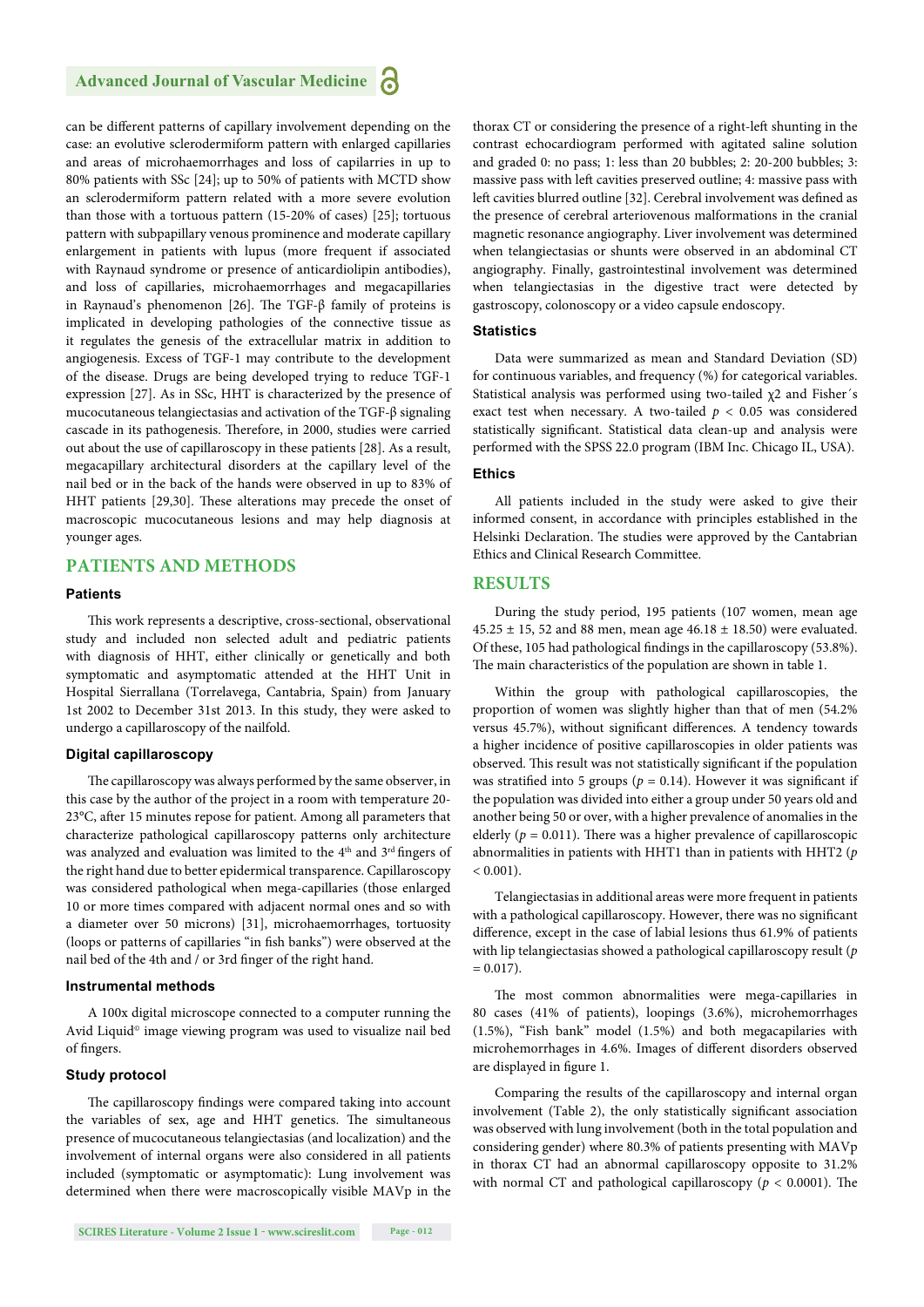#### **Advanced Journal of Vascular Medicine** a

|                  | Table 1: Overall results of the capillaroscopy sorted by age, sex, and genetics. |          |                                              |                  |
|------------------|----------------------------------------------------------------------------------|----------|----------------------------------------------|------------------|
| Variables        | <b>Patients</b><br>$(n = 195) n\frac{9}{6}$                                      |          | Abnormal<br>capillaroscopy<br>$(n = 105) n%$ | $\boldsymbol{p}$ |
| Gender           |                                                                                  |          |                                              | 0,86             |
| Female           | 107                                                                              | (54, 87) | 57<br>(54, 29)                               |                  |
| Male             | 88                                                                               | (45, 13) | 48<br>(45, 71)                               |                  |
| Age              |                                                                                  |          |                                              | 0,14             |
| $0 - 15$         | 12                                                                               | (6, 15)  | 6<br>(5,71)                                  |                  |
| 16-30            | 23                                                                               | (11, 79) | 11<br>(10, 48)                               |                  |
| $31 - 50$        | 76                                                                               | (38, 97) | 34<br>(32, 38)                               |                  |
| 51-65            | 61                                                                               | (31, 28) | 38<br>(36, 19)                               |                  |
| $>65$            | 23                                                                               | (11, 79) | 16<br>(15, 24)                               |                  |
| Age<br>$0 - 50$  | 111                                                                              | (56, 92) | 51<br>(48, 57)                               |                  |
| > 51             | 84                                                                               | (43,08)  | 54<br>(51, 43)                               | 0,011            |
| <b>Genetics</b>  |                                                                                  |          |                                              |                  |
| HHT <sub>1</sub> | 75                                                                               | (38, 46) | 61<br>(58, 10)                               | < 0.001          |
| HHT <sub>2</sub> | 109                                                                              | (55, 90) | 40<br>(38, 10)                               |                  |
| Smad4            | 1                                                                                | (0, 51)  | $\mathbf{1}$<br>(0, 95)                      |                  |
| Unknown          | 10                                                                               | (5, 19)  | 3<br>(2, 86)                                 |                  |



Figure 1: Examples of capillaroscopy findings in HHT patients of the simple (A: normal capillaroscopy, B: "fish bank" model, C: loopings, D: micro hemorrhages, E & F: mega capillaries).

relationship between a pathological lung-capillaroscopy condition remained statistically significant in the 16 to 65 year age group and in HHT1 patients  $(p = 0.016)$ .

Depending on the degree of contrast shunt observed in the ECC, 46.7% of patients with grade 1-2 pass in ECC and 89.7% of those with grade 3-4 showed pathological findings in the capillaries. Thus a right to left shunt measured with contrast echocardiogram with a grade pass over 3-4 was significantly correlated with the finding of a pathological capillaroscopy result (*p* < 0.001).

In the same way the correlation between the results of a pathological capillaroscopy and a positive ECC was analyzed (to any grade pass) was also slightly significant ( $K = 0.32$  with interval of confidence IC95 of 0.2 - 0.4).

The sensitivity of a pathological capillaroscopy for a mavp in the CT was  $85.41\%$  (IC95: 0.71 to 0.94), with a specificity of 54.54%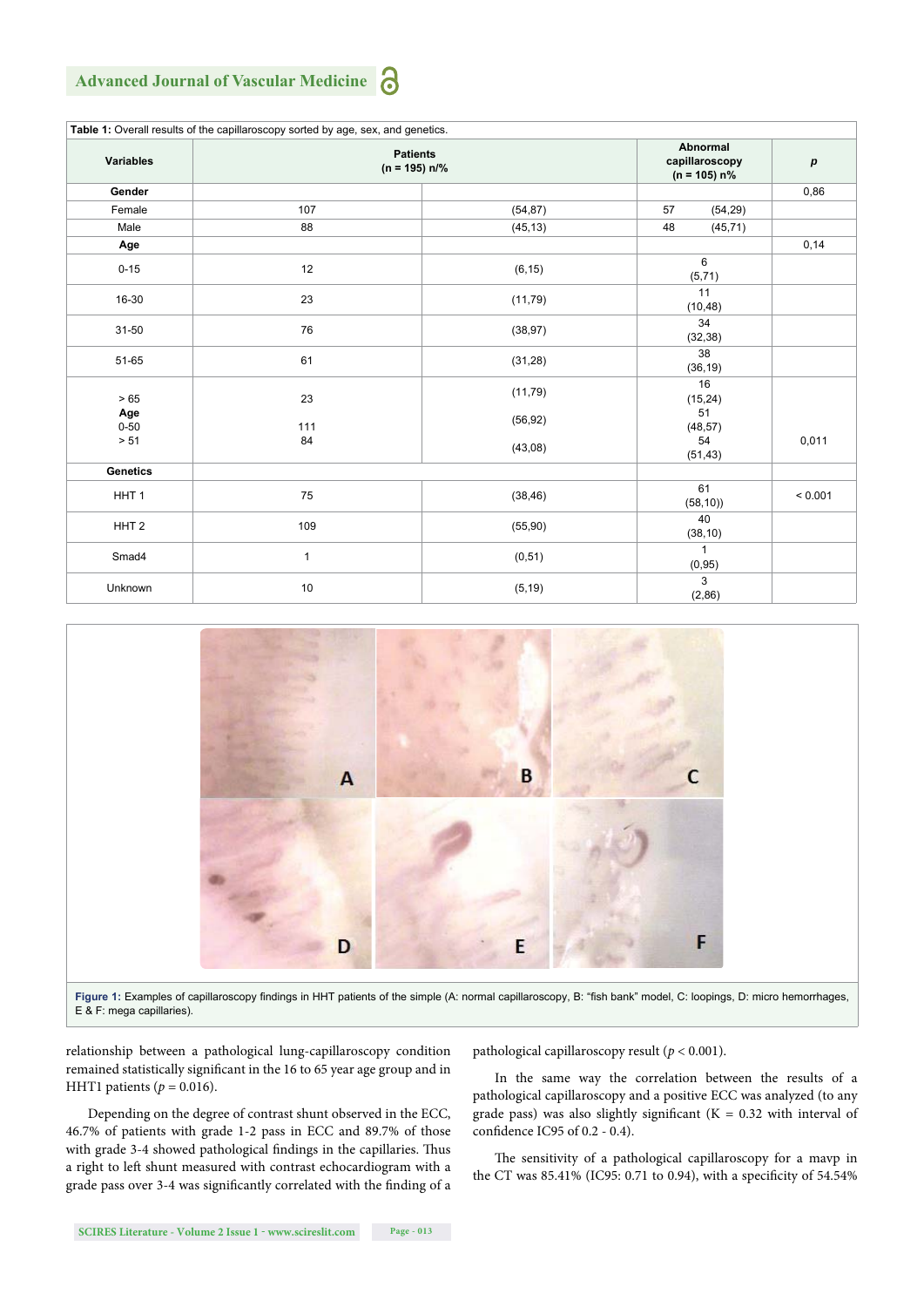|                              |                                | Pulmonary |                       |          | <b>Brain</b>      |                         |                                       |                | <b>Gastrointestinal</b> |                |          |
|------------------------------|--------------------------------|-----------|-----------------------|----------|-------------------|-------------------------|---------------------------------------|----------------|-------------------------|----------------|----------|
| <b>Variables</b>             | <b>Patients</b><br>$(n = 195)$ |           | lesions<br>$(n = 61)$ |          | $\boldsymbol{p}$  | lesions<br>$(n = 11)$   | <b>Hepatic lesions</b><br>$(n = 111)$ |                | lesions<br>$(n = 29)$   |                |          |
|                              |                                | n / %     |                       | %        |                   |                         |                                       |                |                         |                |          |
| p                            |                                |           |                       |          | < 0.0001          | 0.20                    | 0.95                                  |                | 0.80                    |                |          |
| Gender<br>Female p<br>Male p |                                |           |                       |          | < 0.0001<br>0,006 | 0.76<br>0,14            | 0,90<br>1,00                          |                | 0.42<br>0,21            |                |          |
| Female                       | 107                            | (54, 87)  | 35                    | (32, 71) |                   | 5                       | (4, 67)                               | 67             | (62, 62)                | 16             | (14, 95) |
| Abnormal capil.              | 57                             | (53, 27)  | 29                    | (82, 86) |                   | 3                       | (60,00)                               | 36             | (53, 73)                | 10             | (62, 50) |
| Male                         | 88                             | (45, 13)  | 26                    | (29, 55) |                   | 6                       | (6, 82)                               | 44             | (50,00)                 | 13             | (14, 77) |
| Abnormal capil.              | 48                             | (54, 55)  | 20                    | (76, 92) |                   | 5                       | (83, 33)                              | 24             | (54, 55)                | 5              | (38, 46) |
| Total                        | 195                            | (100, 0)  | 61                    | (31, 28) |                   | 11                      | (5,64)                                | 111            | (56, 92)                | 29             | (14, 87) |
| Abnormal capil.              | 105                            | (53, 85)  | 49                    | (80, 33) |                   | 8                       | (72, 73)                              | 60             | (54, 05)                | 15             | (51, 72) |
| Age                          |                                |           |                       |          |                   |                         |                                       |                |                         |                |          |
| $0 - 15$                     | 12                             | (6, 15)   | 2                     | (16, 67) |                   | 3                       | (25,00)                               | $\mathbf{1}$   | (8, 33)                 | 1              | (8, 33)  |
| Abnormal capil.              | 6                              | (50,00)   | 0                     | (0,00)   |                   | 1                       | (33, 33)                              | $\mathbf 0$    | (0,00)                  | $\mathbf{1}$   | (100, 0) |
| 16-30                        | 23                             | (11.79)   | 9                     | (39, 13) | 0,021             | $\mathbf{1}$            | (4, 35)                               | 9              | (39, 13)                | $\mathbf{1}$   | (4, 35)  |
| Abnormal capil.              | 11                             | (47, 83)  | $\overline{7}$        | (77, 78) |                   | $\mathbf 0$             | (0,00)                                | 4              | (44, 44)                | 1              | (100, 0) |
| $31 - 50$                    | 76                             | (38, 97)  | 25                    | (32, 89) | < 0.0001          | $\sqrt{2}$              | (2,63)                                | 46             | (60, 53)                | 5              | (6, 58)  |
| Abnormal capil.              | 34                             | (44, 74)  | 21                    | (84,00)  |                   | $\overline{2}$          | (100, 0)                              | 19             | (41,30)                 | $\mathbf{1}$   | (20,00)  |
| 51-65                        | 61                             | (31, 28)  | 17                    | (27, 87) | 0,045             | $\overline{\mathbf{4}}$ | (6,65)                                | 44             | (72, 13)                | 16             | (26, 23) |
| Abnormal capil.              | 38                             | (62, 30)  | 14                    | (82, 35) |                   | 4                       | (100, 0)                              | 28             | (63, 64)                | 8              | (50,00)  |
| >65                          | 23                             | (24, 21)  | 8                     | (34, 78) |                   | $\mathbf{1}$            | (4, 35)                               | 11             | (47, 83)                | 6              | (26,09)  |
| Abnormal capil.              | 16                             | (69, 57)  | $\overline{7}$        | (87, 50) |                   | $\mathbf{1}$            | (100, 0)                              | 9              | (81, 82)                | 4              | (66, 67) |
| <b>Genetics</b>              |                                |           |                       |          |                   |                         |                                       |                |                         |                |          |
| HHT <sub>1</sub>             | 75                             | (38, 46)  | 43                    | (57, 33) | 0,016             | $\overline{7}$          | (9, 33)                               | 32             | (42, 67)                | 8              | (10, 67) |
| Abnormal capil.              | 61                             | (81, 33)  | 39                    | (90, 70) |                   | 6                       | (85, 71)                              | 26             | (81, 25)                | $\overline{7}$ | (87, 50) |
| HHT <sub>2</sub>             | 109                            | (55, 90)  | 16                    | (14, 68) | 0,232             | $\pmb{4}$               | (3,67)                                | 74             | (67, 89)                | 18             | (16, 51) |
| Abnormal capil.              | 40                             | (36, 70)  | 8                     | (50,00)  |                   | $\overline{2}$          | (50,00)                               | 31             | (41, 89)                | 8              | (44, 44) |
| Smad4                        | 1                              | (0, 51)   | 1                     | (100, 0) |                   | $\pmb{0}$               | (0,00)                                | $\mathbf{1}$   | (100, 0)                | 0              | (0,00)   |
| Abnormal capil.              | $\mathbf{1}$                   | (100, 0)  | $\mathbf{1}$          | (100, 0) |                   | $\mathbf 0$             | (0,00)                                | $\mathbf{1}$   | (100, 0)                | $\Omega$       | (0,00)   |
| Unknown                      | 10                             | (5, 13)   | 1                     | (10,00)  |                   | $\pmb{0}$               | (0,00)                                | 4              | (40,00)                 | 3              | (30,00)  |
| Abnormal capil.              | 3                              | (30,00)   | 1                     | (100, 0) | 0,11              | $\mathbf 0$             | (0,00)                                | $\overline{2}$ | (50,00)                 | $\Omega$       | (0,00)   |

(IC95: 0.46 to 0.62), a positive predictive value of 33.33% (IC95: 0.24 to 0.43) and a negative predictive value of 93.3% (IC95: 0.86 to 0.97).

Among children aged 0 to 15, the rate of a positive capillaroscopy was 50%. There were no clear differences in the genotypic distribution: of the 6 patients studied with a pathological capillaroscopy result, 4 were HHT1 and 2 were HHT2 cases. The affected group had only a slightly lower mean age  $(8.33 \pm 3.01$  versus  $10 \pm 3.41$ ). Among HHT1 pediatric patients with an abnormal capillaroscopy, 3 had megacapillaries and the other showed isolated microhemorrhages while in both HHT2 cases mega-capillaries were seen additionally with tortuous capillaries in loops in one of the patients.

#### **DISCUSSION**

Although considering that up to 10% of healthy individuals can present with any isolate capillaroscopy disorders [25], patients with HHT show a high prevalence of capillaroscopy alterations, regardless of sex, especially in elderly patients and, strikingly, in patients with HHT1. Also a higher prevalence of pulmonary abnormalities was observed in HHT1 patients. This finding is consistent with the statistically significant association between a pathological capillaroscopy result and involvement of the lungs as well as the findings of a contrast echocardiography with a right-left shunt higher than grade 2. The sensitivity of a pathological capillaroscopy for detecting MAVp carriers in thoracic CT is fairly good (86%) with a good negative predictive value. Given the simplicity of the technique, and considering that the percentage of abnormalities could have even been higher if a complete capillaroscopy protocol evaluating 8 fingers had been performed, these results could mean that patients with a pathological capillaroscopy could be selected to perform a screening of pulmonary malformations in an even earlier stage than patients with a normal capillaroscopy. Due to the small number of patients with cerebral involvement, it could not be established if there was a significant relationship to pathological capillaroscopy, nor if there existed a relationship between liver and gastrointestinal involvement. This was because there was a higher rate of involvement in these locations in patients with HHT2. Most of the findings referred to mega-capillaries as described in the other series, corresponding to already completely dysfunctional and arteriolized vascular structures. However, micro hemorrhages and telangiectasias were also observed in fewer cases.

In a study carried out comparing patients with SSc and patients HHT (although low number) showed absence of differences in the alteration patterns with similar proportion of dilations and megacapillaries in both groups and with no significant association with the presence of telangiectasias in additional locations [28]. Another study performed in the same year comparing a population of 54 patients with HHT with healthy patients, showed that there were mega-capillaries in 83% of cases with HHT. Meanwhile only 13% of patients were free of alterations with other 2 patients showing diffuse thickening in the area of the venous drainage. There was no involvement in the general population. Remarcable was that in 7 out of 9 patients with HHT, there were no visible mucocutaneous telangiectasias, so nailfold capillaroscopy lesions could precede those that are macroscopically visible in typical areas [29]. In 2005, Pasculli, et al. [30], presented a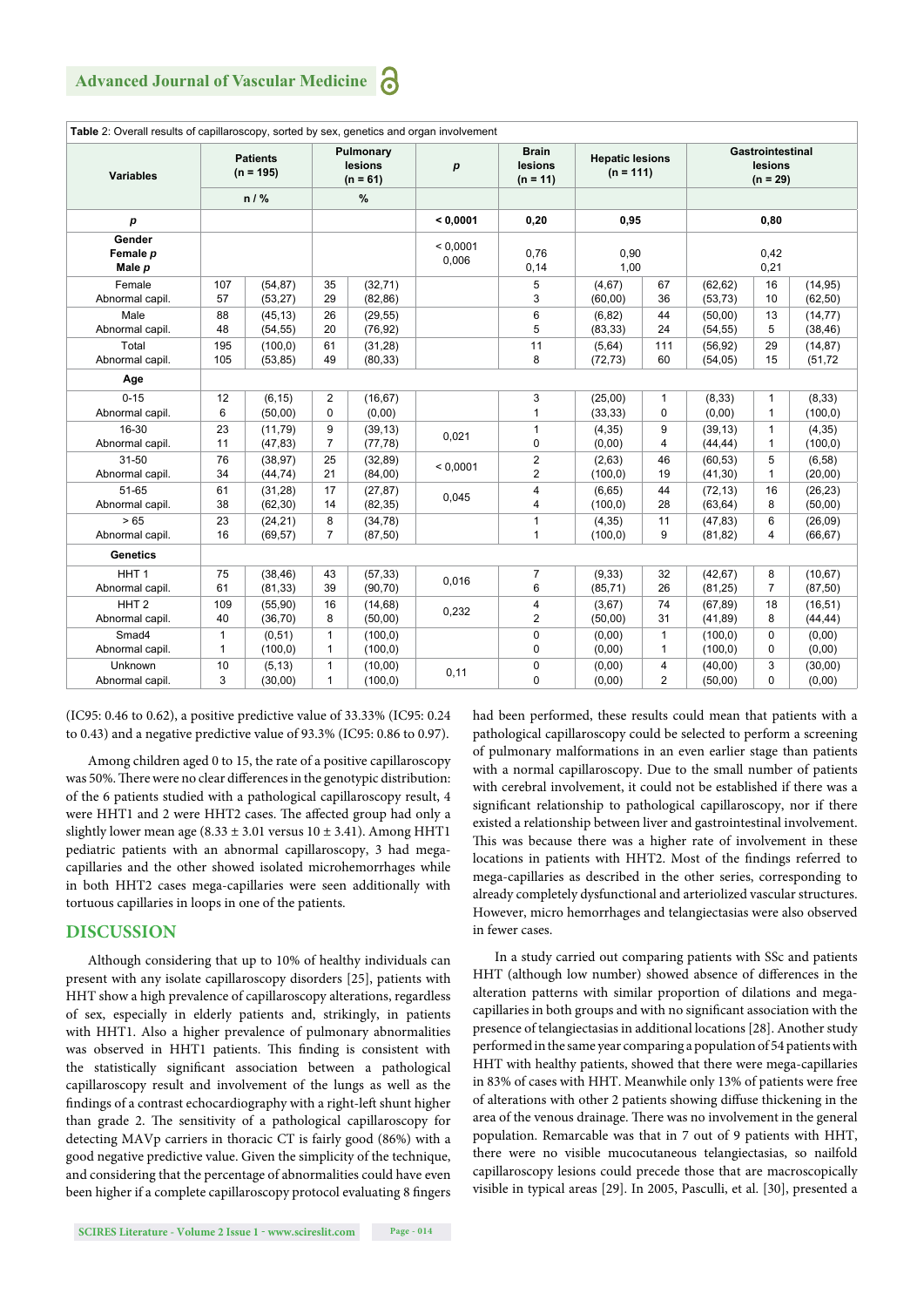study with 88 patients on whom capillaroscopies of the nail bed and back of the hand were performed. This study showed a significantly higher prevalence of alterations in the latter location: there were 91% versus 7% mega-capillaries results in the same population. Finally in 2013, Riviere, et al [33], observed a pathological capillaroscopy result of 100% in 44 French patients. Of these, 70% had mutations, of which 61% were ENG and 39% were *ALK1*. Mega-capillaries in were observed in 43% of the patients, microscopic telangiectasia were observed in 70.5% of the patients and avascular zones were observed in 54% of the patients. Additionally Pulmonary involvement was significantly related to a pathological capillaroscopy result.

#### **CONCLUSIONS**

The nailfold capillaroscopy showed pathological results which were consistent especially in the presence of mega-capillaries in 53.85% of patients. The percentage of alterations increased with age, most significantly for those over 50. Genetically, the HHT1 population had higher rate of involvement (*p* < 0.0001). Considering the correlation with the existence of mucocutaneous telangiectasia at other levels, pathological capillaroscopy was associated only with the presence of labial telangiectasias. As for the relationship between capillaroscopic anomalies and internal organ involvement, there was a significant association between them in the case of lung disease considering thorax CT both in the total population and as defined by gender in the range of 16 to 65 years, as well as in HHT1 patients. The presence of an ECC with a grade pass of  $3 - 4$  was significantly associated with a pathological capillaroscopy result. The sensitivity of a capillaroscopy for the detection of MAVp in TAC was 85.41%.

The strength of this study is the sample size as it is the one of the largest series of HHT patients studied with the capillaroscopy technique, performed in this case by a single researcher in a specialized HHT unit with data of the screening protocol devoted to organ involvement identification.

The limits of the study are that there could be a bias regarding the origin of the population (Spanish, though from Mediterranean area), the low number of pediatric patients due to the characteristics of the hospital, the performance of a partial evaluation (4th - 5th fingers) and the absence of a control group of healthy subjects.

#### **KEY MESSAGES**

An abnormal nailfold capillaroscopy, mainly showing mega capillaries, is a common finding in HHT patients.

HHT 1 patients show a significant higher percentage of pathological findings.

A pathological nailfold capillaroscopy associated significantly with the presence of pulmonary arteriovenous malformations.

#### **ACKNOWLEDGEMENTS**

We acknowledge the Spanish HHT Patient´s Association for its inestimable collaboration.

#### **FUNDING**

This work was supported by funding from the Institute Carlos III (FIS PI 11/02426) also suitable to be cofunded with FEDER funds.

#### **REFERENCES**

1. Lenato GM, Guanti G. Hereditary haemorrhagic telangiectasia (HHT): genetic and molecular aspects. Curr Pharm Des. 2006; 12: 1173-1193. https://goo.gl/udXZZB

- 2. AAssar OS, Friedman CM, White RI Jr. The natural history of epistaxis in hereditary haemorrhagic telangiectasia. Laryngoscope. 1991; 101: 977-980. https://goo.gl/7ZzHLz
- 3. Govani FS, Shovlin CL. Hereditary haemorrhagic telangiectasia: a clinical and scientific review. Eur J Hum Genet. 2009; 17: 860-871. https://goo.gl/G4z2ip
- 4. Latino GA, Brown D, Glazier RH, Weyman JT, Faughnan ME. Targeting under diagnosis in hereditary hemorrhagic telangiectasia: a model approach for rare diseases? Orphanet J rare Dis. 2014; 9: 115. https://goo.gl/FjgvGD
- 5. Kjeldsen AD, Vase P, Green A. Hereditary haemorrhagic telangiectasia: a population-based study of prevalence and mortality in Danish patients. J Intern Med. 1999; 245: 31-39. https://goo.gl/O9N5tp
- 6. Shovlin CL, Guttmacher AE, Buscarini E, Faughnan ME, Hyland RH, Westermann CJ, et al. Diagnostic criteria for hereditary hemorrhagic telangiectasia (Rendu-Osler-Weber syndrome). Am J Genet. 2000; 91: 66- 67. https://goo.gl/qRtQX7
- 7. Faughnan ME, Palda VA, Garcia-Tsao G, Geisthoff UW, McDonald J, Proctor DD, et al. International Guidelines for the diagnosis and management of hereditary hemorrhagic telangiectasia. J Med Genet. 2011; 48: 73-87. https://goo.gl/lfOWm0
- 8. Gougos A, Letarte M. Primary structure of endoglin, an RGD-containing glycoprotein of human endothelial cells. J Biol Chem. 1990; 265: 8361-8364. https://goo.gl/JsWG4m
- 9. McDonald MT, Papenberg KA, Ghosh S, Glatfelter AA, Biesecker BB, Helmbold EA, et al. A disease locus for hereditary haemorrhagic telangiectasia maps to chromosome 9q33-34. Nat Genet. 1994; 6: 197-204. https://goo.gl/ nrTbzn
- 10. McAllister KA, Grogg KM, Johnson DW, Gallione CJ, Baldwin MA, Jackson CE, et al. Endoglin, a TGF-β binding protein of endothelial cells, is the gene for hereditary haemorrhagic telangiectasia type 1. Nat Genet. 1994; 8: 345- 351. https://goo.gl/hH8HyX
- 11. Johnson DW, Berg JN, Gallione CJ, McAllister KA, Warner JP, Helmbold EA, et al. A second locus for hereditary hemorrhagic telangiectasia maps to chromosome 12. Genome Res. 1995; 5: 21-28. https://goo.gl/Kpf8tU
- 12. Vincent P, Plauchu H, Hazan J, Faure S, Weissenbach J, Godet J. A third locus for hereditary hemorrhagic telangiectasia maps to chromosome 12q. Hum Mol Genet. 1995; 4: 945-949. https://goo.gl/w7vzcM
- 13. Kjeldsen AD, Moller TR, Brusgaard K, vase P, Andersen PE. Clinical symptoms according to genotype amongst patients with hereditary haemorrhagic telangiectasia. J Intern med 2005; 258: 349-355. https://goo.gl/0SiBAq
- 14. Gallione CJ, Repetto GM, Legius E, Rustgi AK, Schelley SL, Tejpar S, et al. A combined syndrome of juvenile polyposis and hereditary hemorrhagic telangiectasia associated with mutations in MADH4 (SMAD4). Lancet. 2004; 363: 852-859. https://goo.gl/fYj263
- 15. Wooder chak-Donahue WL, McDonald J, O'Fallon B, Upton PD, Li W, Roman BL, et al. BMP9 mutations cause a vascular-anomaly syndrome with phenotypic overlap with hereditary hemorrhagic telangiectasia. Am J Hum Genet. 2013; 93: 530-537. https://goo.gl/9U7dFz
- 16. Canzonieri C, Centenara L, Ornati F, Pagella F, Matti E, Alvisi C, et al. Endoscopic evaluation of gastrointestinal tract in patients with hereditary hemorrhagic telangiectasia and correlation with their genotypes. Genet Med. 2014; 16: 3-10. https://goo.gl/hhSJNi
- 17. Govinden R, Bhoola KD. Genealogy, expression, and cellular function of transforming growth factor-beta. Pharmacol Ther. 2003; 98: 257-265. https://goo.gl/jbvsph
- 18. Miyazono K, Kamiya Y, Morikawa M. Bone morphogenetic protein receptors and signal transduction. J Bio chem. 2010; 147: 35-51. https://goo.gl/OQanqW
- 19. Di Clemente N, Belville C. Anti-Mullerian hormone receptor defect. Best Pract Res Clin Endocrinol Metab. 2006; 20: 599-610. https://goo.gl/oaTCdL
- 20. Roberts AB, Sporn MB. Physiological actions and clinical applications of transforming growth factor-beta (TGF-β). Growth Factors. 1993; 8: 1-9.